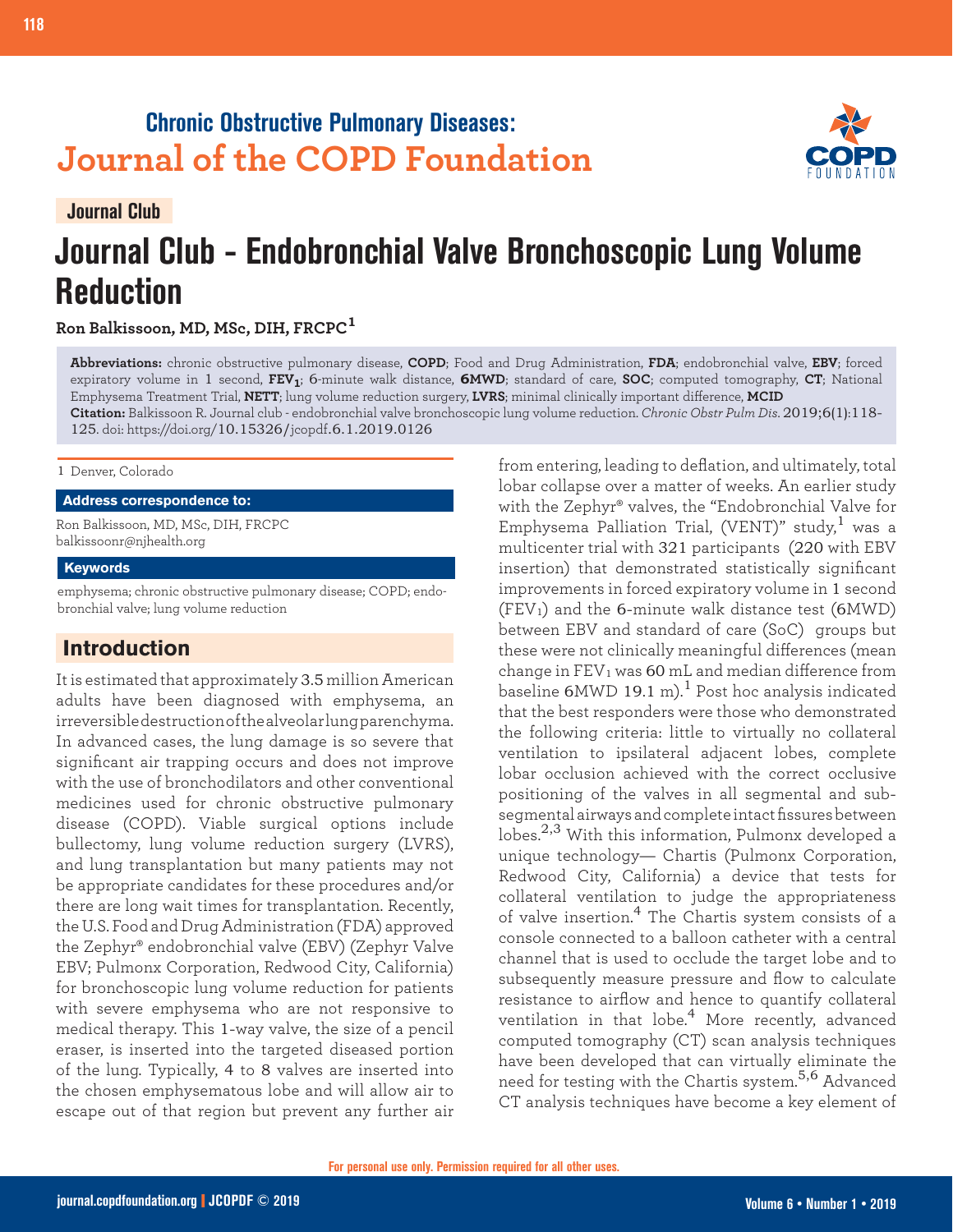deciding on the appropriateness of candidates. This has been confirmed with several short-term single center studies.2,7,8

The FDA actually granted the Zephyr® valve "breakthrough device" designation, allowing the FDA to provide guidance on efficient device development and to expedite evidence generation and review of the device. This designation generally signals the recognition that there are relatively few viable options for treating the targeted patient population. Indeed, the first study we review by Criner and colleagues, LIBERATE (below) is the first large, prospective, randomized controlled, multicenter study to evaluate the effectiveness, safety and durability of the benefit out to 12 months in patients with severe heterogeneous emphysema and with little to no collateral ventilation in the target lung. In order to expedite approval, the FDA required that, compared to previous studies, the primary endpoints show a greater magnitude of difference between Zephyr valve insertion and SoC versus a sham procedure and then SoC. In this Journal Club we will review this pivotal study that led to the approval of the Zephyr ® valve in the United States and other recent studies that have evaluated the efficacy and safety of this device.

*Note: Abstracts are presented in their original, published format and have not been edited to match JCOPDF style.*

## **Abstract 1 Multicenter Randomized Controlled Trial of Zephyr Endobronchial Valve Treatment in Heterogeneous Emphysema (LIBERATE)**

Criner GJ, Sue R, Wright S, et al; LIBERATE Study Group. *Am J Respir Crit Care Med.* 2018;198(9):1151-1164. doi: https://doi.org/10.1164/rccm.201803-0590OC

#### **RATIONALE:**

This is the first multicenter randomized controlled trial to evaluate the effectiveness and safety of Zephyr EndobronchialValve (EBV) in patients with little to no collateral ventilation out to 12 months.

## **OBJECTIVES:**

To evaluate the effectiveness and safety of Zephyr

EBV in heterogeneous emphysema with little to no collateral ventilation in the treated lobe.

#### **METHODS:**

Subjects were enrolled with a 2:1 randomization (EBV/standard of care [SoC]) at 24 sites. Primary outcome at 12 months was the ΔEBV-SoC of subjects with a post-bronchodilator  $FEV<sub>1</sub>$  improvement from baseline of greater than or equal to 15%. Secondary endpoints included absolute changes in postbronchodilator FEV1, 6-minute-walk distance, and St. George's Respiratory Questionnaire scores.

#### **MEASUREMENTS AND MAIN RESULTS:**

A total of 190 subjects (128 EBV and 62 SoC) were randomized. At 12 months, 47.7% EBV and 16.8% SoC subjects had a  $\Delta$ FEV1 greater than or equal to 15% (P <0.001). ΔEBV-SoC at 12 months was statistically and clinically significant: for FEV1, 0.106 L (P < 0.001); 6-minute-walk distance, +39.31 m (P = 0.002); and St. George's Respiratory Questionnaire, -7.05 points (P = 0.004). Significant ΔEBV-SoC were also observed in hyperinflation (residual volume,  $-522$  ml;  $P < 0.001$ ), modified Medical Research Council Dyspnea Scale (-0.8 points; P <0.001), and the BODE (body mass index, airflow obstruction, dyspnea, and exercise capacity) index (-1.2 points). Pneumothorax was the most common serious adverse event in the treatment period (procedure to 45 d), in 34/128 (26.6%) of EBV subjects. Four deaths occurred in the EBV group during this phase, and one each in the EBV and SoC groups between 46 days and 12 months.

## **CONCLUSIONS:**

Zephyr EBV provides clinically meaningful benefits in lung function, exercise tolerance, dyspnea, and quality of life out to at least 12 months, with an acceptable safety profile in patients with little or no collateral ventilation in the target lobe. Clinical trial registered with www.clinicaltrials.gov (NCT 01796392).

#### **KEYWORDS:**

chronic obstructive pulmonary disease; emphysema; lung reduction PMID: 29787288

## **Comments**

The results of the LIBERATE trial provided the data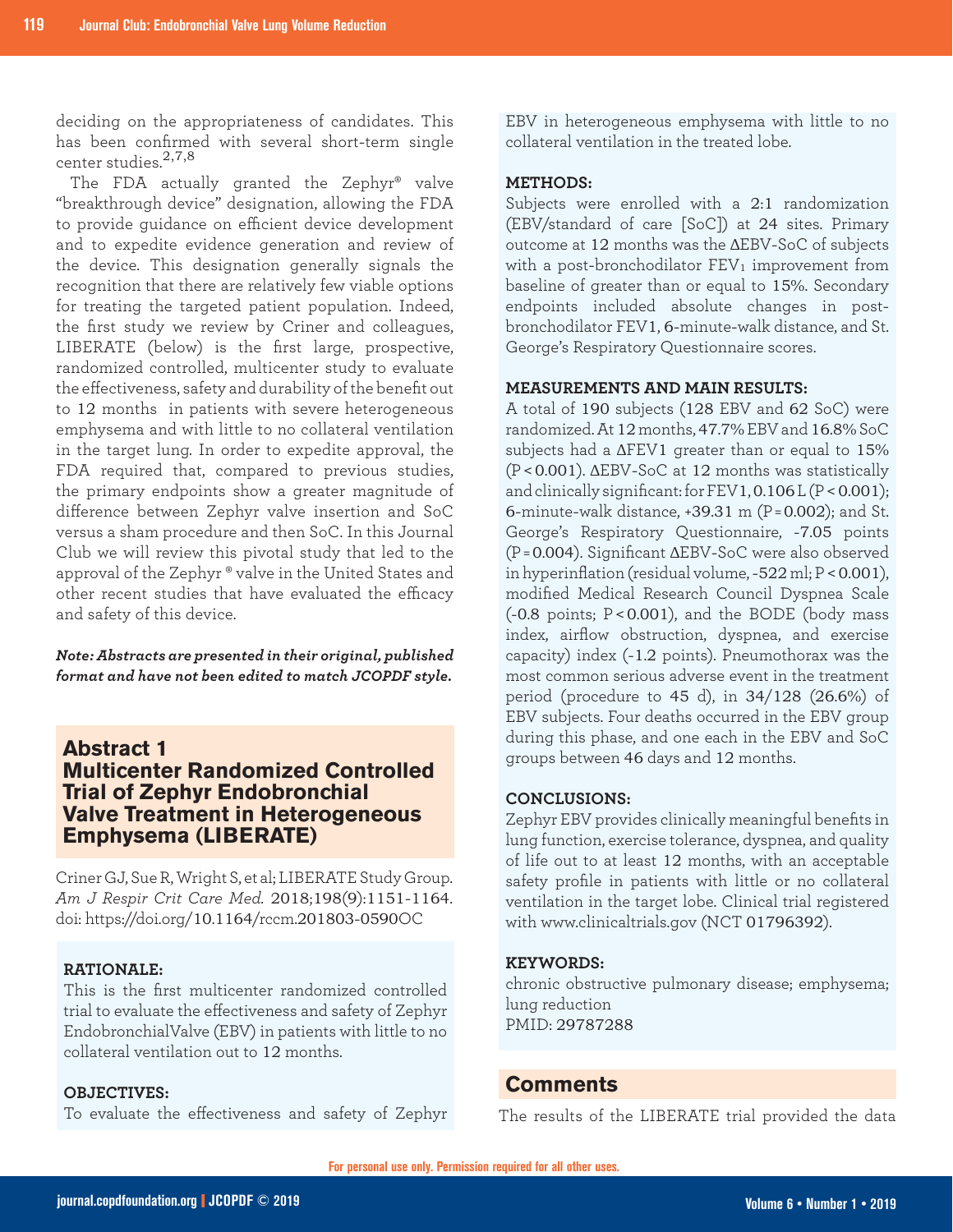that lead to the FDA's approval of the Zephyr® valve. The critical element of the LIBERATE trial was that it followed patients for efficacy, in addition to safety, for 12 months rather than 6 months (see TRANSFORM STUDY published in 2017 below). As mentioned in the introduction, this trial utilized important information from the post hoc analysis of the VENT trial<sup>3,4</sup> and other trials that showed only patients with complete fissures in the treated lung, no evidence of collateral ventilation and in whom lobar occlusion was confirmed, demonstrated statistically significant and clinically meaningful outcomes including for patients with homogenous emphysema. While it was a multicenter study, 18 of the sites were in the United States, 5 in Europe and 1 in Brazil.

Participants had to be between 40 and 75 years of age with a post bronchodilator  $FEV<sub>1</sub>$  between  $15%$ and 45% predicted. The total lung capacity had to be greater than 100% of predicted and the residual volume had to be greater than or equal to 175% of predicted. The 6MWD had to be between 100 and 500 meters after a supervised pulmonary rehabilitation program. Only patients who demonstrated no collateral ventilation between target and ipsilateral lobes with post-procedure confirmation of lobar occlusion were included in the trial. The Chartis pulmonary assessment system (Pulmonx, Redwood City, California) was used to assess for collateral ventilation. The selected target lobe had to have greater than 50% destruction (percentage of Voxels less than -910 Hounsfield units on CT) and heterogeneous emphysema, defined as an absolute difference of 15% or greater in destruction scores between the targeted and ipsilateral adjacent lobes.

This study also required greater magnitude of improvement to identify a positive responder including for the improvement in  $FEV<sub>1</sub>$  being greater than 15% versus a greater than 12% improvement in the TRANSFORM study (below). Further, the absolute difference of 0.106 L signifies a meaningful important clinical change. The prolonged 12-month follow-up for efficacy and safety, in addition to the higher bar set for the responder rates, are likely the elements that the FDA required as important in granting it the exemption status for expedited approval.

While pneumothorax was the most serious adverse event noted, interestingly those participants who experienced a pneumothorax attained the same level of benefit over the long-term as those without a pneumothorax. The authors also note that the 3 pneumothorax-related deaths occurred in participants who were not treated in the most diseased lobe because of not meeting the heterogeneity requirement and/or the absence of collateral ventilation. This may suggest that participants with reduced capacity in the contralateral lung experience higher risk from the insult of single-lung ventilation during the pneumothorax event. The authors emphasize that physicians performing EBV treatment need to be trained on appropriate patient and lobe selection for treatment and anticipate and recognize a pneumothorax early so it can be readily managed using standard approaches. The investigators in this study admitted patients post procedure for 5 days and ordered daily chest radiographs to assess evidence for a pneumothorax. The first one was taken within the first hour after the procedure.

The benefit seen with regard to 6MWD of 39 meters seen after 12 months was more related to the 26.3 meters decline for the SoC group rather than the absolute improvement of 13 meters in the EBV group. This emphasizes that this procedure may be beneficial not only in terms of the improvements seen as a result of having EBV insertion but also from preventing the decline that may occur in the absence of it.

Further, in contrast to the National Emphysema Treatment Trial (NETT)<sup>9,10</sup> there was no correlation between baseline 6MWD and the changes in primary and secondary outcomes of FEV<sub>1</sub>, 6MWD or St George's Respiratory Questionnaire (SGRQ). In other words, in contrast to the NETT trial, where substantial benefit was seen only in patients with low exercise tolerance assessed by baseline 6MWD, this does not appear to influence outcomes with EBV placement.

It is also worth noting that while the study was not powered to demonstrate differences in the rate of respiratory failure events it did indeed demonstrate such with a significant reduction in events in the EBV group versus the SoC group (*P*=0.033) and showed a trend in reduction of COPD exacerbations resulting in hospitalizations (*P*=0.053).

The results of the LIBERATE trial are very promising. They demonstrate that responders had improvements comparable to the NETT study and had a 20% wider range of lung function and wider range of exercise tolerance compared to the NETT trial responders. The improvements seen in the LIBERATE trial compared to lung volume reduction surgery include  $FEV<sub>1</sub>$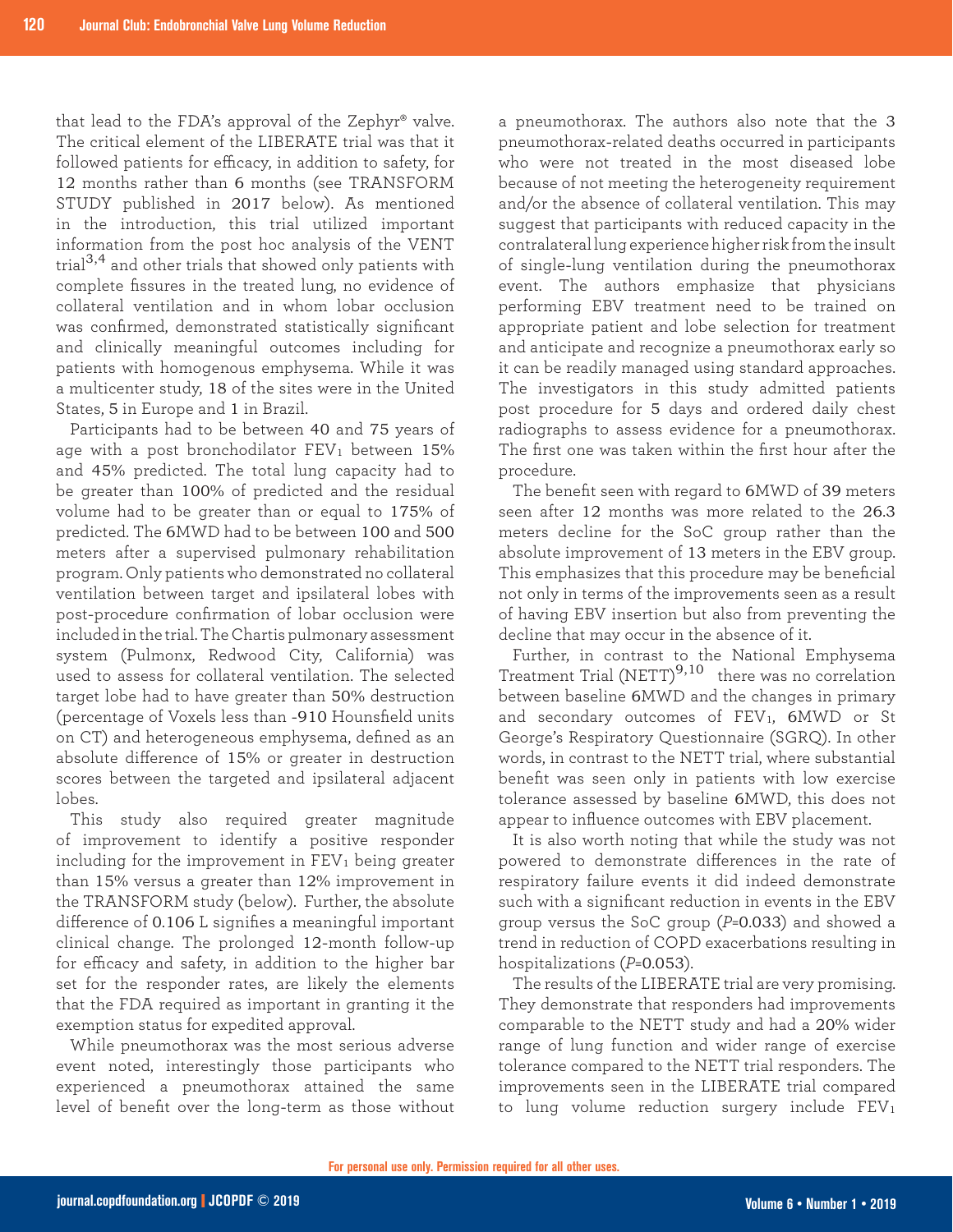changes of 17% in the EBV group compared to 19% in the LVRS group, 39.3 meters versus 44.7 meters for 6MWD and SGRQ scores of -7.05 versus -13.9 points respectively. There was also improvement in morbidity: pneumothoraxes requiring chest tubes was less than 30% in the EBV group versus greater than 90% in the LVRS group, respiratory failure less than 30% in the EBV group versus greater than 90% in the LVRS group and pneumonia 4% versus  $18\%$  respectively.<sup>10</sup>

The authors also concluded that the study might have prevented many participants from potentially benefiting from a revision procedure due to the study design that restricted repeat bronchoscopy for valve revision or replacement only for participants with a total lung volume reduction of less than 50% and incomplete lobar occlusion based on the 45-day CT assessment. In conclusion, this multicenter, prospective randomized controlled trial of the Zephyr® EBV in patients with heterogeneous emphysema without collateral ventilation demonstrated significant and clinically meaningful benefits over current standard of care medical therapy. The benefits were noted in terms of lung function, dyspnea, exercise capacity and quality of life out to at least 12 months following the procedure. Previous studies have suggested these benefits may also be seen in patients with homogenous emphysema.8,11 The results are comparable to LVRS with less morbidity. Endobronchial valves now provide a viable treatment option for patients with severe emphysema who are not candidates for LVRS or lung transplantation. It is important to consider the observed benefit to risk ratio of EBV treatment in the context of the limited treatment options for patients with severe emphysema. Furthermore, the EBVs are removable if complications arise or if the patient does not respond. While pneumothorax was not uncommon, the rate is similar to that seen in previous studies and the occurrence of pneumothorax does not appear to negatively impact the clinical outcomes as assessed in this study.

## **Abstract 2**

## **A Multicenter Randomized Controlled Trial of Zephyr Endobronchial Valve Treatment in Heterogeneous Emphysema (TRANSFORM)**

Kemp SV, Slebos DJ, Kirk A, et al; TRANSFORM Study Team. *Am J Respir Crit Care Med.* 2017 ;196(12):1535- 1543.

doi: https://doi.org/10.1164/rccm.201707-1327OC

## **RATIONALE:**

Single-center randomized controlled trials of the Zephyr endobronchial valve (EBV) treatment have demonstrated benefit in severe heterogeneous emphysema. This is the first multicenter study evaluating this treatment approach.

## **OBJECTIVES:**

To evaluate the efficacy and safety of Zephyr EBVs in patients with heterogeneous emphysema and absence of collateral ventilation.

## **METHODS:**

This was a prospective, multicenter 2:1 randomized controlled trial of EBVs plus standard of care or standard of care alone (SoC). Primary outcome at 3 months post-procedure was the percentage of subjects with  $FEV_1$  improvement from baseline of 12% or greater. Changes in FEV<sub>1</sub>, residual volume, 6-minute-walk distance, St. George's Respiratory Questionnaire score, and modified Medical Research Council score were assessed at 3 and 6 months, and target lobe volume reduction on chest computed tomography at 3 months.

#### **MEASUREMENTS AND MAIN RESULTS:**

Ninety-seven subjects were randomized to EBV (n = 65) or SoC (n = 32). At 3 months, 55.4% of EBV and  $6.5\%$  of SoC subjects had an FEV<sub>1</sub> improvement of 12% or more (P < 0.001). Improvements were maintained at 6 months: EBV 56.3% versus SoC 3.2% ( $P < 0.001$ ), with a mean  $\pm$  SD change in  $FEV<sub>1</sub>$ at 6 months of  $20.7 \pm 29.6$ % and  $-8.6 \pm 13.0$ %, respectively. A total of 89.8% of EBV subjects had target lobe volume reduction greater than or equal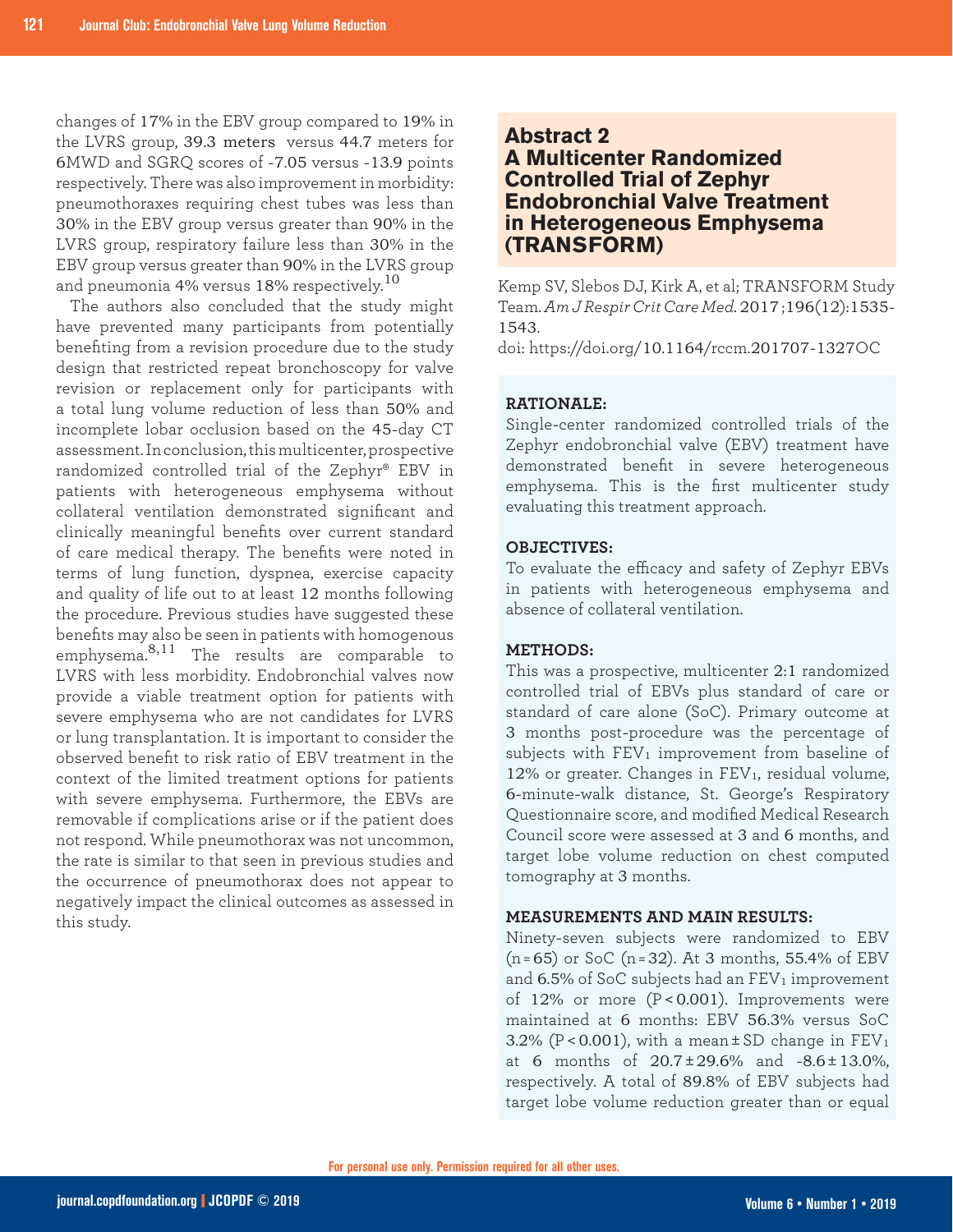to 350 ml, mean 1.09 ± 0.62 L (P < 0.001). Betweengroup differences for changes at 6 months were statistically and clinically significant: ΔEBV-SoC for residual volume, -700 ml; 6-minute-walk distance, +78.7 m; St. George's Respiratory Questionnaire score, -6.5 points; modified Medical Research Council dyspnea score, -0.6 points; and BODE (body mass index, airflow obstruction, dyspnea, and exercise capacity) index, -1.8 points (all P < 0.05). Pneumothorax was the most common adverse event, occurring in 19 of 65 (29.2%) of EBV subjects.

### **CONCLUSIONS:**

EBV treatment in hyperinflated patients with heterogeneous emphysema without collateral ventilation resulted in clinically meaningful benefits in lung function, dyspnea, exercise tolerance, and quality of life, with an acceptable safety profile. Clinical trial registered with www.clinicaltrials.gov (NCT02022683).

## **KEYWORDS:**

chronic obstructive pulmonary disease; collateral ventilation; endobronchial valves; hyperinflation; lung volume reduction PMID:28885054

## **Comments**

The TRANSFORM trial was a smaller multicenter, randomized controlled trial, (only 97 patients), at 17 sites across Europe and only lasted 6 months. Patients in the TRANSFORM study had entry criteria similar to the LIBERATE study except residual volume had to be greater than or equal to 180% predicted, (compared to 175% predicted in the LIBERATE study). In TRANSFORM, heterogeneous emphysema was defined as a greater than 10% difference in destruction scores between target and ipsilateral lobes, (compared to 15% in LIBERATE). The study also utilized the CHARTIS system to assess the presence of collateral ventilation between target and adjacent lobes. This study also did not have a sham bronchoscopy in the SoC group. The authors argued however that the benefit of EBV treatment using a sham control had already previously been demonstrated.<sup>12</sup> Patients did undergo bronchoscopy for the purposes of CHARTIS examination but patients who demonstrated collateral ventilation had their procedure terminated at that point (similar to TRANSFORM). The authors acknowledge that this does not entirely mitigate against any placebo effect associated with actual valve implantation. Patients also were not required to have mandatory pulmonary rehabilitation in the period before trial entry but given that randomization occurred this should be balanced across the 2 groups. Slight imbalances were noted in the absolute  $FEV<sub>1</sub>$  and, to a lesser extent, SGRQ at baseline between the EBV group and the SoC group. However, analysis of covariance models suggested that the group differences are valid despite the groups having different baseline values

In contrast to the LIBERATE study, patients were considered to be responders if they had at least a 12% improvement from baseline in  $FEV<sub>1</sub>$ . This study did demonstrate improvements that exceeded the minimal clinically important difference (MCID) for  $FEV<sub>1</sub>$ , SGRQ, residual volume, 6MWD and modified Medical Research Council scores at 6 months post treatment. Patients in this study will be followed for a total of 24 months. Post hoc analysis of the study once again demonstrated the critical importance of the absence of collateral ventilation and achieving complete lobar occlusion. This study also demonstrated the suitability for both upper and lower lobe disease.

**Abstract 3 Complications Related to Endoscopic Lung Volume Reduction for Emphysema with Endobronchial Valves: Results of a Multicenter Study** 

Fiorelli A, D'Andrilli A, Bezzi M, et al. *J Thorac Dis*. 2018;10 (Suppl. 27):S3315-S3325. doi: https://doi.org/10.21037/jtd.2018.06.69

## **BACKGROUND:**

Despite bronchoscopic lung volume reduction (BLVR) with valves is a minimally invasive treatment for emphysema, it can associate with some complications. We aimed at evaluating the rate and type of complications related to valve treatment and their impact on clinical outcomes.

#### **METHODS:**

It is a retrospective multicenter study including all consecutive patients with severe heterogeneous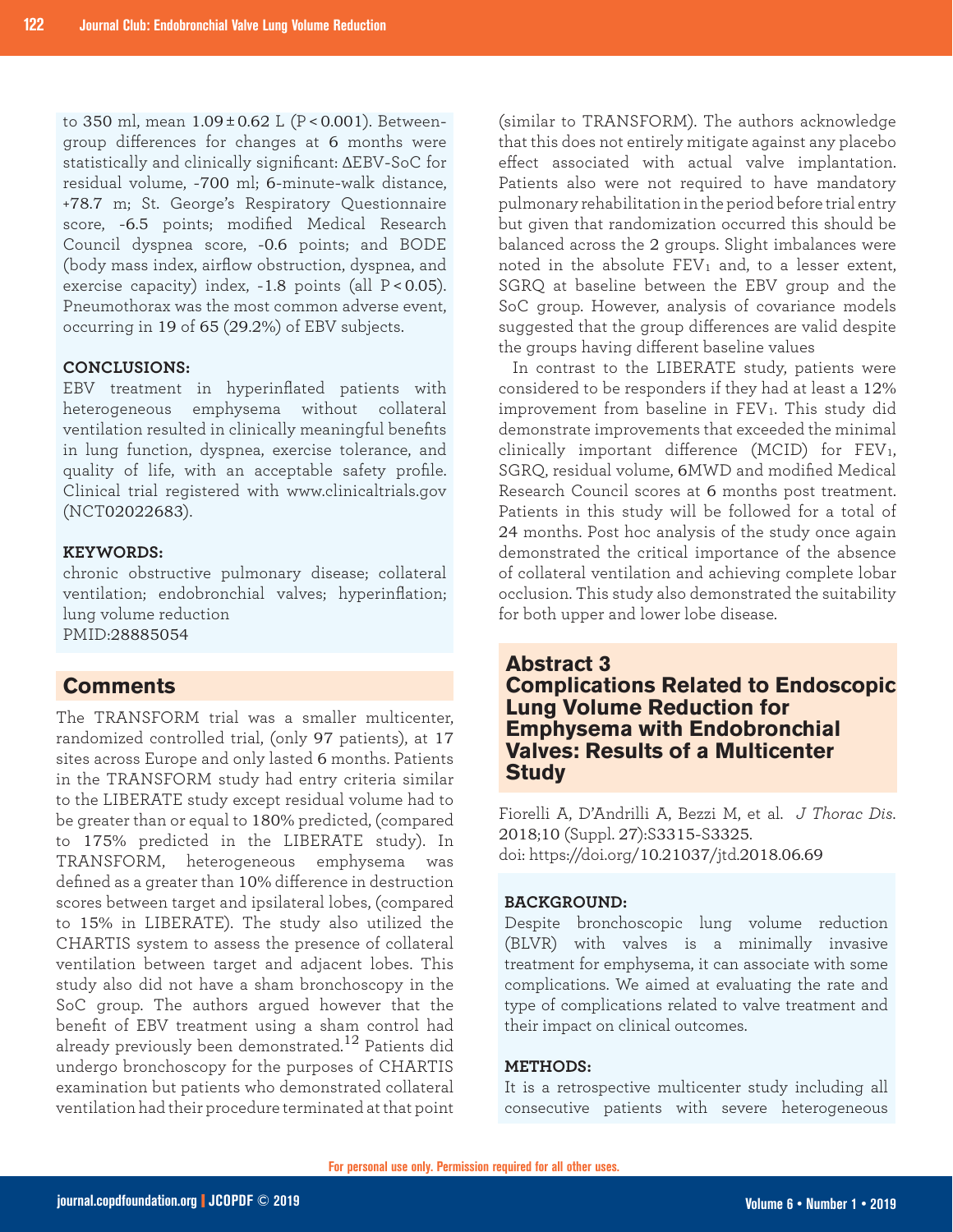emphysema undergoing BLVR with endobronchial valve treatment and developed any complications related to this procedure. The type of complication, the time of onset, the treatment required and the out-come were evaluated. Response to treatment was assessed according to the minimal clinically important difference (MCID) as follows: an improvement of ≥15% in forced expiratory volume in one second (FEV1); of -8% in residual volume (RV); of  $\geq$ 26 m in 6-minnute walking distance (6MWD); and of ≥4 points on the St. George's Respiratory Questionnaire (SGRQ). Target lobe volume reduction (TLVR) ≥350 mL was considered significant.

#### **RESULTS:**

One hundred and seven out of 423 (25.3%) treated patients had complications related to valve treatment including pneumothorax (17.3%); pneumonia (1.7%), chronic obstructive pulmonary disease (COPD) exacerbation (0.9%), respiratory failure (1.4%), valve migration (2.1%), and hemoptysis (1.9%). In all cases complications resolved with appropriate treatment including removal of valves in 21/107 cases (19.6%). Patients with TLVR  $\geq$ 350 mL (n=64) vs. those <350 mL (n=43) had a statistically significant higher improvement in FEV1 (19.0%±3.9% vs. 3.0%±0.9%; P=0.0003); in RV (-10.0%±4.8% vs. -4.0%±2.9%; P=0.002); in 6MWD (33.0±19.0 vs. 12.0±6.3 metres; P=0.001); and in SGRQ (-15.0±2.9 vs. -8.0±3.5 points; P=0.01). Only patients with TLVR ≥350 mL met or exceeded the MCID cut-off criteria for FEV1 (19.0%±3.9%), RV (-10.0%±4.8%), 6MWT (33.0±19.0 metres), and SGQR (-15.0±2.9 points). Five patients (1.2%) died during follow-up for causes not related to valves treatment neither to any of the complications described.

## **CONCLUSIONS:**

Valve treatment is a safe and reversible procedure. The presence of complications seems not to have a significant impact on clinical outcome in patients with lobar atelectasis. Due to poor clinical conditions and possible complications, BLVR should be performed in high volume centers with a multidisciplinary approach.

#### **KEYWORDS:**

Zephyr endo-bronchial valves; bronchoscopic lung volume reduction (BLVR); emphysema.

## **Comments**

This is a retrospective study of several Italian centers that performed Zephyr® EBV between 2012 and 2017. It reviews all patients consecutively treated in that time period. Their safety findings are consistent with the results reported in previous single center and multicenter prospective trials.

## **Abstract 4 Lung Volume Reduction with Endobronchial Coils for Patients with Emphysema**

Welling JBA, Slebos DJ. *J Thorac Dis*. 2018;10(Suppl 23):S2797-S2805. doi: https://doi.org/10.21037/jtd.2017.12.95

The lung volume reduction coil treatment is a minimally invasive bronchoscopic treatment option for emphysema patients who suffer from severe hyperinflation. The treatment is aimed at a large group of patients where lung volume reduction surgery and bronchoscopic lung volume reduction using endobronchial valves are no option, or alternatively, can be offered as a bridge to lung transplantation. The nitinol coil exhibits a shape memory effect and is biologically inert. The lung volume reduction coil procedure is performed in two separate treatment sessions, targeting one lobe per session, with the contralateral lobe being treated 4 to 8 weeks after the first session. In one treatment session, around 10 to 14 coils, thereby treating an entire lobe, are being placed. Selecting optimally treated, symptomatic chronic obstructive pulmonary disease (COPD) patients with emphysema and severe hyperinflation, while avoiding significant airway disease such as asthma, chronic bronchitis and bronchiectasis, is key to achieve treatment success. Three randomized clinical trials investigating lung volume reduction coil treatment have been published until now, reporting the results of 452 treated patients up to 12 months after coil treatment. Lung volume reduction coil treatment results in significant improvement of pulmonary function outcomes and quality of life in patients with severe hyperinflation. The most common complications of lung volume reduction coil treatment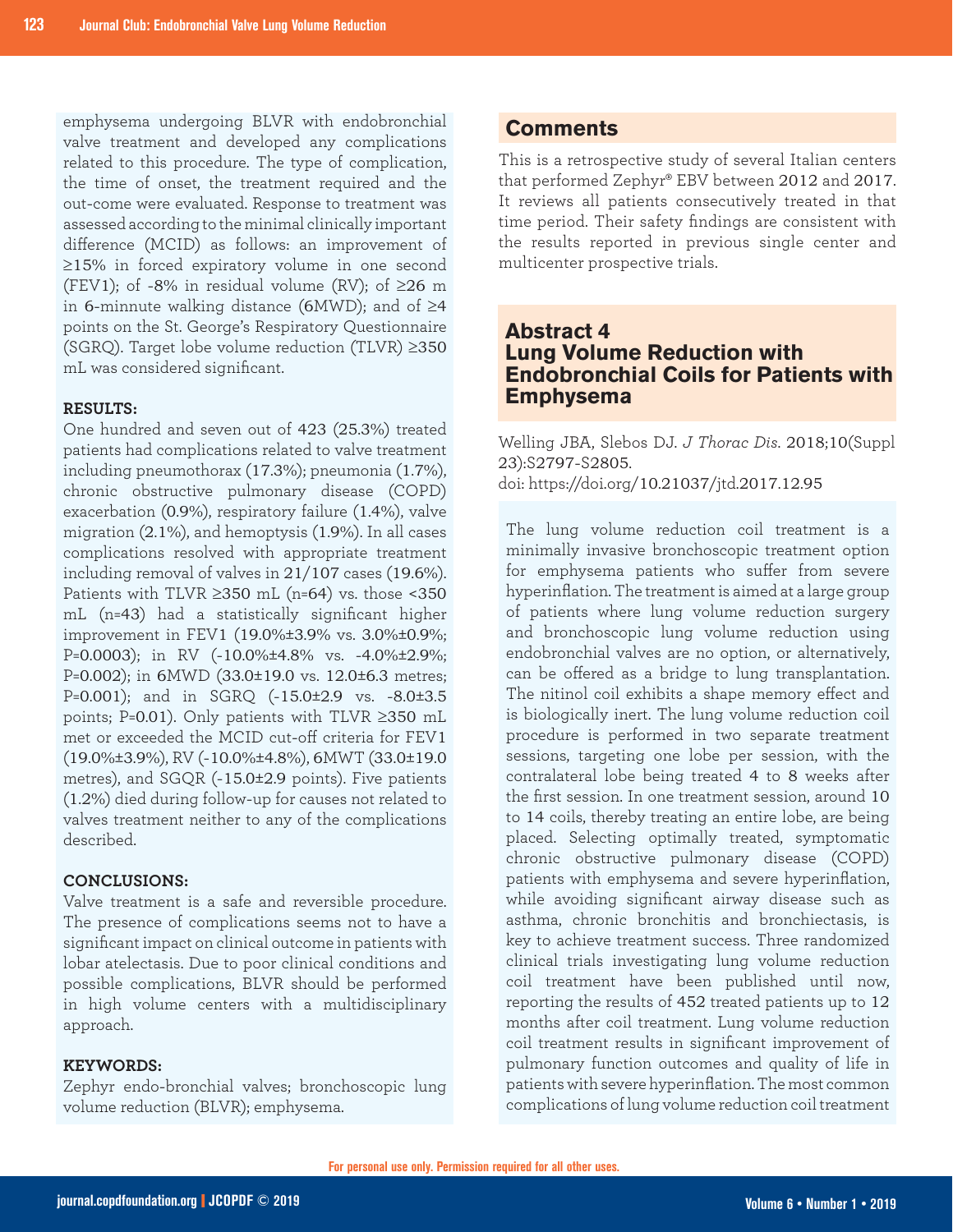are: COPD exacerbations, pneumonia, Coil Associated Opacity and an increased risk of pneumothorax. The purpose of this article is to describe the coil technique and review the available literature regarding effect, safety and future perspectives of lung volume reduction with coils for emphysema patients.

### **KEYWORDS:**

Lung volume reduction; bronchoscopy; chronic obstructive pulmonary disease (COPD); coils; emphysema

## **Comments**

These coils are shape-memory nitinol devices implanted with a bronchoscope under fluoroscopic guidance. They are straightened for deployment and gather up loose lung parenchyma as they revert to their original double-loop shape within the airway. Multiple coils implanted throughout a lobe achieve mechanical volume reduction through distribution of increased radial tension throughout the airway network, while tethering open small airways to prevent collapse. This review of these studies suggests these may be a viable option for individuals who may not be candidates for the endobronchial valves.